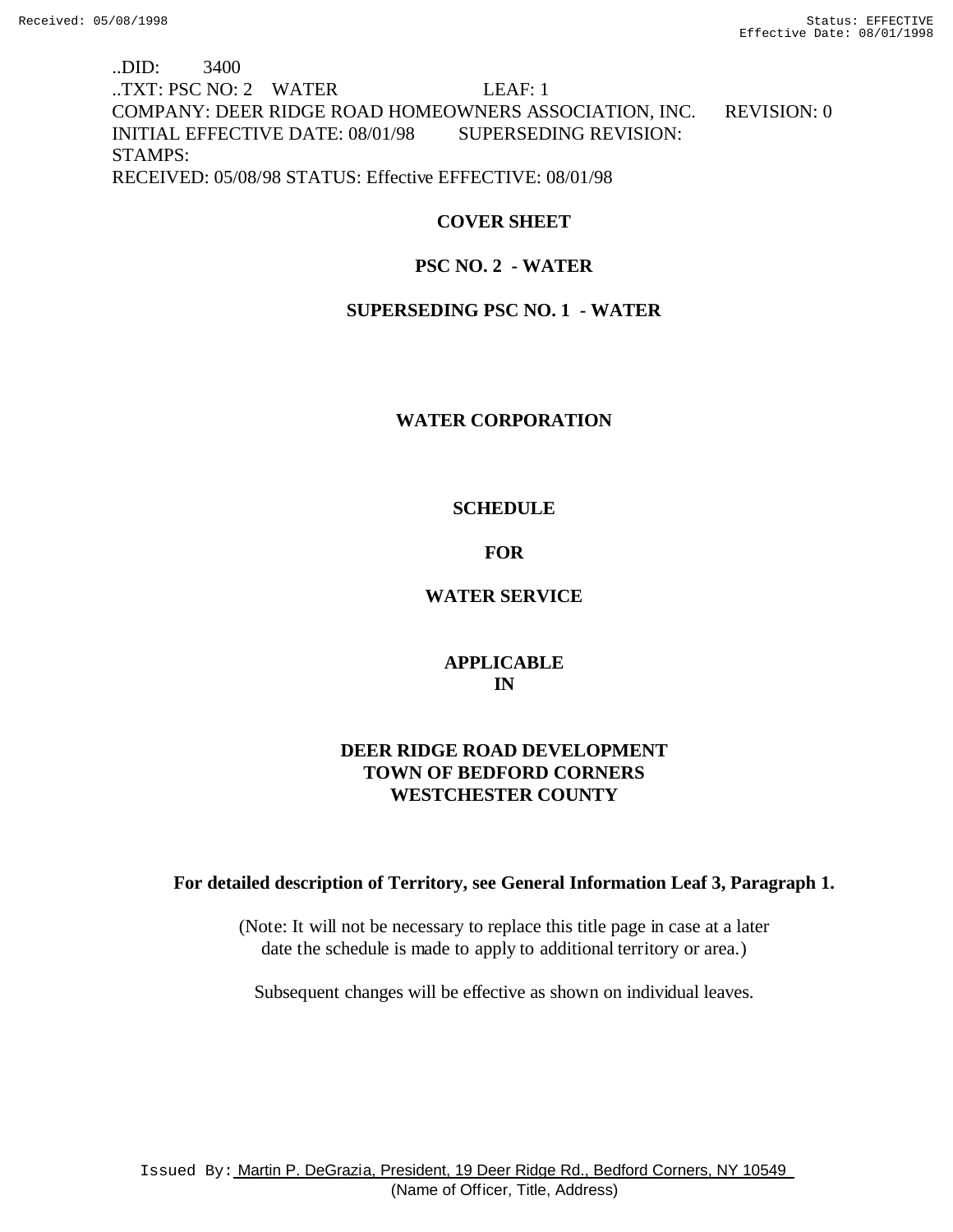..DID: 3406 ..TXT: PSC NO: 2 WATER LEAF: 2 COMPANY: DEER RIDGE ROAD HOMEOWNERS ASSOCIATION, INC. REVISION: 0 INITIAL EFFECTIVE DATE: 08/01/98 SUPERSEDING REVISION: STAMPS: RECEIVED: 05/08/98 STATUS: Effective EFFECTIVE: 08/01/98

#### **TABLE OF CONTENTS**

# **GENERAL INFORMATION LEAF NO.** 1. Territory 3 2. Application for Water Service 3 3. Deposits - Security 3 4. Deposits - Interest 4 5. Deposits - Return 4 6. Deposits - Other 4 7. General Rules 5 - 6 8. Metered Service 6 - 7 9. Unmetered Service 7 10. Extension of Mains 7 11. Discontinuance of Service - Non-payment 7 - 8 12. Discontinuance of Service - Other 8 - 9 13. Discontinuance of Residential Service - Special Procedures 9 14. Deferred Payment Agreements 9 15. Complaint Handling Procedures 10 16. Restoration of Service 10 - 11 17. Interest on Customer Overpayments 11 18. Regulation 11 **RATES** Service Classification No. 1 12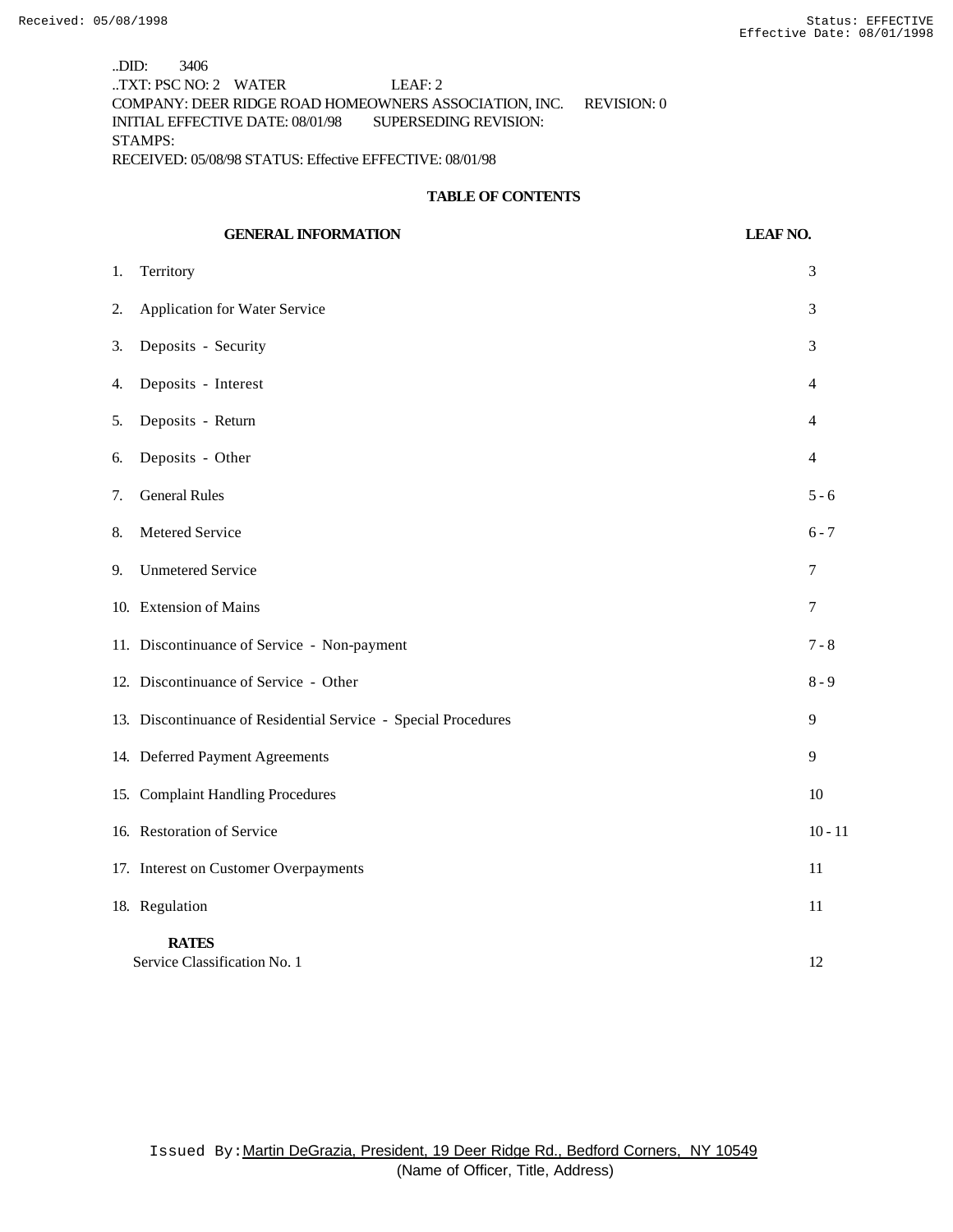..DID: 3407 ..TXT: PSC NO: 2 WATER LEAF: 3 COMPANY: DEER RIDGE ROAD HOMEOWNERS ASSOCIATION, INC. REVISION: 0 INITIAL EFFECTIVE DATE: 08/01/98 SUPERSEDING REVISION: STAMPS: RECEIVED: 05/08/98 STATUS: Effective EFFECTIVE: 08/01/98

#### **GENERAL INFORMATION**

1. Territory (County, Town, Development, Streets, etc.)

 Deer Ridge Road Development Town of Bedford Corners Westchester County

- 2. Application for Water Service
	- A. Written application for service may be required.
	- B. A separate application may be required for each premises.
	- C. Premises may be subject to inspection by the company.
	- D.Applications need not be accepted from customers with charges due on any water accounts with the company. The company must accept an application if the customer enters into a deferred payment agreement.

E.Service pipe installations are subject to comp any approval.

- 3. Deposits Security
	- A.As a condition of receiving service, the company may require a deposit from customers that are delinquent (having a bill remaining unpaid 23 days from the date mailed), seasonal, short term or temporary or who have had service terminated for non-payment during the preceding 6 months. In addition, a deposit may also be required from a nonresidential customer whose credit has not been established with the company. A delinquent customer shall be provided with a written notice 20 days before the deposit is assessed which states that failure to make timely payments will permit the company to require a deposit from such customer.
	- B.Deposits from applicants and customers may not exceed two times the estimated average monthly bill for a calendar year, except in the case of customers whose usage varies widely where deposits may not exceed twice the average monthly bill for the peak season.
	- C.The company shall perform an annual review of the billing history of every customer who has a deposit with the company to assure that a deposit is still required under (3A) above and that the amount of the deposit conforms with (3B) above. The company reserves the right to review the deposit at any time. If a review shows that the deposit held falls short of the amount the company may require by 25 percent or more, the company may require the payment of an additional amount. If a review shows that the deposit held exceeds the amount required by 25 percent or more, the company shall refund the excess to the customer. The customer may request a downward revision of the deposit.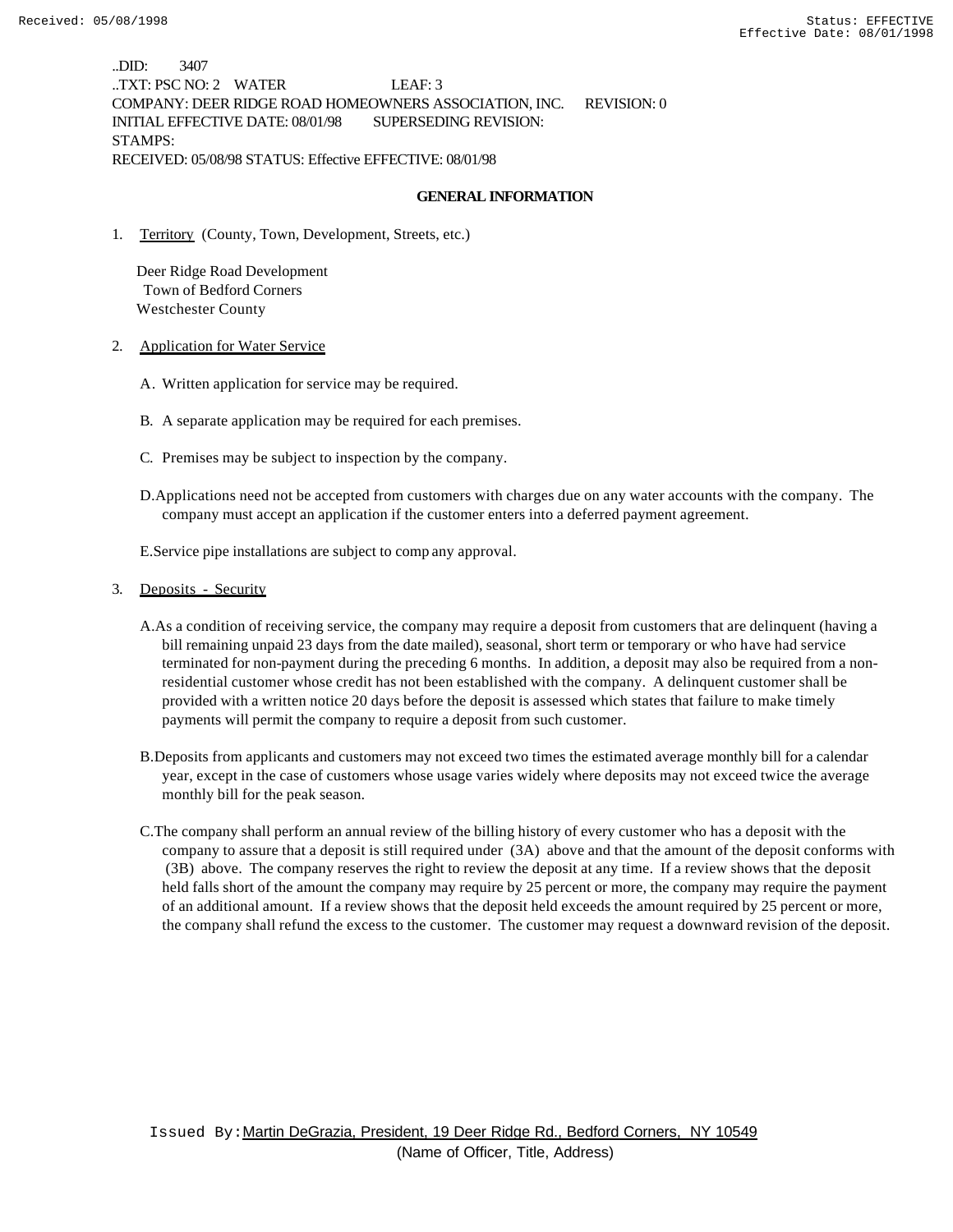..DID: 3408 ..TXT: PSC NO: 2 WATER LEAF: 4 COMPANY: DEER RIDGE ROAD HOMEOWNERS ASSOCIATION, INC. REVISION: 0 INITIAL EFFECTIVE DATE: 08/01/98 SUPERSEDING REVISION: STAMPS: RECEIVED: 05/08/98 STATUS: Effective EFFECTIVE: 08/01/98

#### **GENERAL INFORMATION**

#### 4. Deposits - Interest

Every deposit shall earn simple interest at the rate per annum prescribed by the Public Service Commission. The interest must be paid to customers when the deposit is returned. If the deposit has been held for 12 consecutive months or more, the interest must be credited to the customer no later than the first bill rendered after the next succeeding first day of October and at the end of each succeeding 12 month period.

#### 5. Deposits - Return

- A.The company shall return to a customer a deposit or portion of a deposit and all interest thereon no more than 30 days after:
	- (1) the day the account is closed and all bills are paid; or
	- (2)the date of the first bill for service rendered after a 12 month period during which time the customer was not delinquent, provided there is no other basis for the company to request a deposit; or
	- (3)a review of the deposit shows that a reduction of the deposit is warranted.
- B.A deposit or portion of a deposit plus interest thereon that is subject to return may be credited to the customer's account in the amount of any outstanding charges. If any balance remains, a refund check shall be issued.
- 6. Deposits Other
	- A.In the event that the applicant desires service for a trailer or other non-permanent structure, he shall deposit with the company all costs of the connection of such service. Said deposit shall bear simple interest as required above and shall be refunded at the end of 10 years, or sooner in the event that a permanent structure for such service connection is completed.
	- B.The company may also require deposits from customers to guarantee future payments as set forth in lawn sprinkler, main extension, or other forms of contracts which are in a form approved by the Public Service Commission. The interest rates for these deposits will be the same as the interest rates for security deposits and such interest will be credited to the customer as prescribed by Commission rules.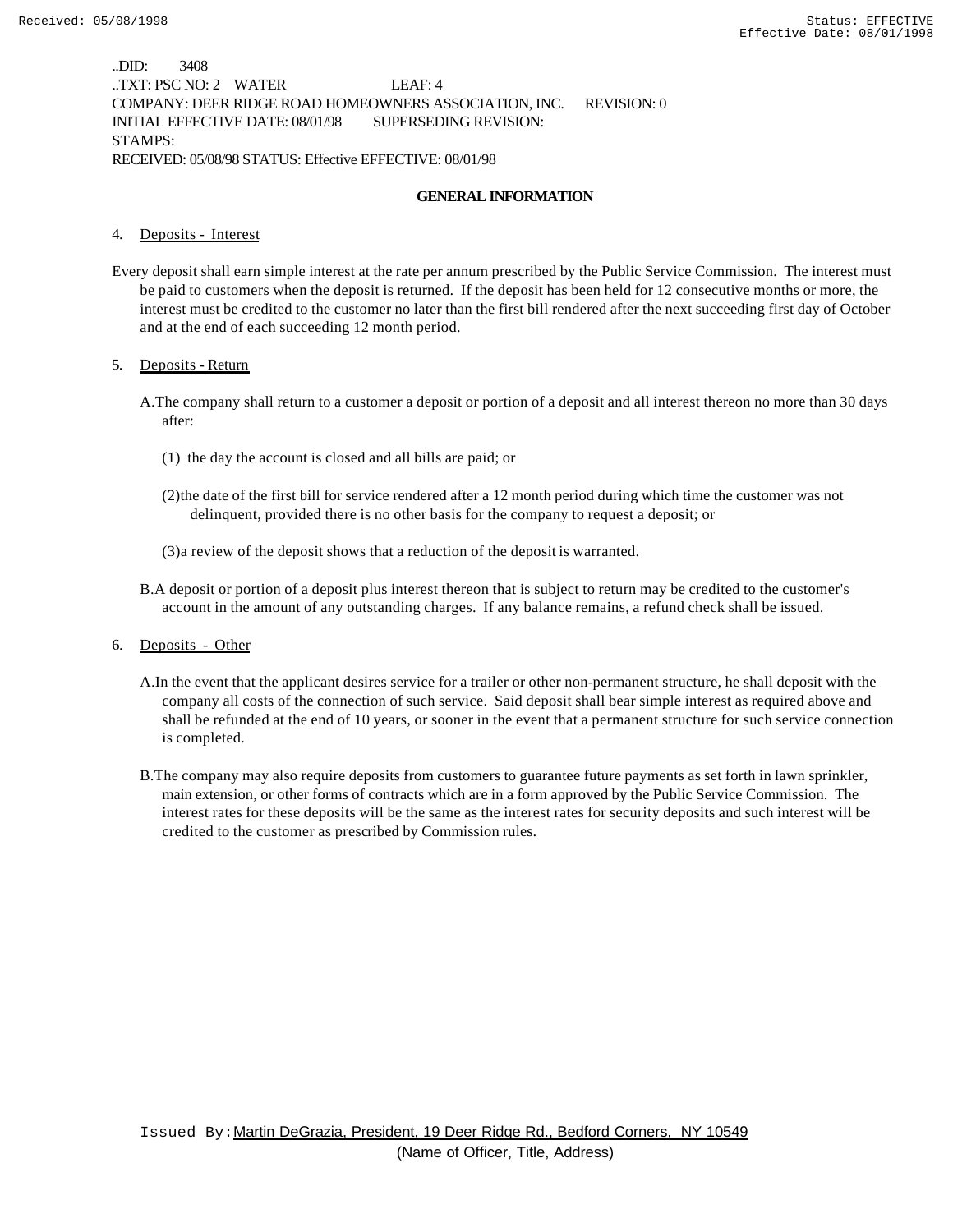..DID: 3409 ..TXT: PSC NO: 2 WATER LEAF: 5 COMPANY: DEER RIDGE ROAD HOMEOWNERS ASSOCIATION, INC. REVISION: 0 INITIAL EFFECTIVE DATE: 08/01/98 SUPERSEDING REVISION: STAMPS: RECEIVED: 05/08/98 STATUS: Effective EFFECTIVE: 08/01/98

#### **GENERAL INFORMATION**

#### 7. General Rules

- A.Customers must provide 10 days' written notice prior to the date on which termination of service is requested or prior to a change of occupancy, until which date the customer will be responsible for payment of service.
	- B.Fire hydrants shall not be used without the written permission of the company or unless in conformance with filed fire protection tariff provisions.
	- C.The company will not be liable for damage resulting from the presence of its facilities, supply, or use of water service, except damage resulting from gross negligence of the company.
	- D.The company may shut off water in its mains to make repairs and extensions. Where possible, proper advance notice will be made to customers affected.
	- E.The use of water for sprinkling, swimming pools, or other less essential uses may be restricted or prohibited where such use may unreasonably reduce the adequacy of service for other domestic purposes.
	- F.There must be a separate service for each premises.

G.Installation of service pipes and mains will not normally be made when the ground is frozen.

- H.The customer is responsible for service pipes and plumbing within the property line. Any plumbing work done on the customer's service pipe is subject to approval by the company. No underground work shall be covered up until it has been inspected and approved by the company.
- I.All leaks on customer premises or the customer portion of the service pipe must be repaired as soon as possible.
- J.All mains, services (up to the property line) and other water system facilities will be maintained and replaced by the company.
- K.The company will supply water in the distribution system at pressures between 20 and 100 pounds per square inch (psi) and will strive, where practicable, to maintain a normal working pressure of 60 psi with a minimum of 35 psi. If the company makes changes to its system which cause the pressure to increase to over 100 psi to existing customers, the company will be responsible for the first installation of the necessary equipment in the customer's premises. From that point on the equipment will be considered part of the customer's internal plumbing and the customer will be responsible for its maintenance or replacement. If a water pressure reducing valve, in the customer's or applicant's opinion, is necessary or desired to safeguard the plumbing, it is the customer's or applicant's responsibility to purchase, install and maintain this equipment. Where a pressure reducing valve is used it is also advisable to install a suitable pressure relief valve. All installations will comply with the local building codes and standards and are considered a part of the customer's internal plumbing.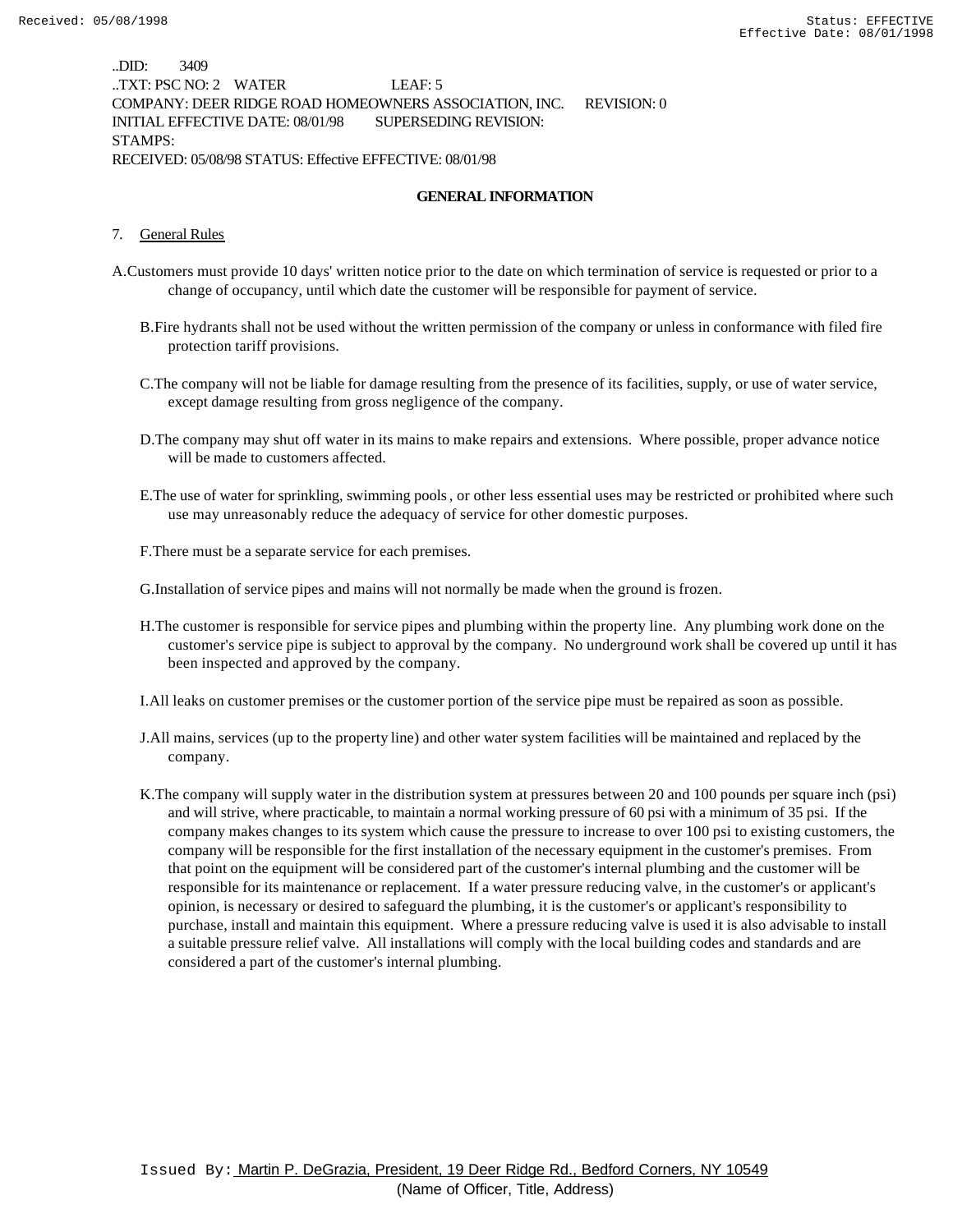..DID: 3410 ..TXT: PSC NO: 2 WATER LEAF: 6 COMPANY: DEER RIDGE ROAD HOMEOWNERS ASSOCIATION, INC. REVISION: 0 INITIAL EFFECTIVE DATE: 08/01/98 SUPERSEDING REVISION: STAMPS: RECEIVED: 05/08/98 STATUS: Effective EFFECTIVE: 08/01/98

#### **GENERAL INFORMATION**

- L.Where an applicant is seeking service at an elevation or gradient which could not otherwise be adequately serviced by existing plant, the company will require that the applicant bear the additional cost of providing such extraordinary service, or in the alternative, require the applicant to purchase, install and maintain the necessary special equipment, such as a hydro-pneumatic system, needed to serve the premises. The installation of a hydro-pneumatic system as part of the customer's internal plumbing may be subject to approval of the Health Department and should comply with local building codes and standards.
- M.Cross connections to water sources other than the company's or with other facilities are strictly prohibited. Customers must, at their expense, install and maintain such backflow prevention devices as may be required by the company in accordance with good water works practice or applicable laws or regulations.
- N.Customers must permit company representatives to enter their premises on reasonable request for purposes relating to the operation and maintenance of the company's system, including inspection of the customer's and the company's facilities, installation, reading, testing, replacement and removal of meters, and terminating and restoring service.
- O.No person shall maliciously, willfully or negligently break, damage, destroy, uncover, deface, block access to or tamper with any pipe, valve, meter, structure, appurtenance or equipment which is a part of the water works system.
- 8. Metered Service (if applicable and provided for in Service Class No. or Nos. )

A.A meter of a type approved by the Commission is required for each premises.

- B.The company will furnish, install, and maintain the meter. Unless the meter register is set at zero, the company shall attach a tag with the date and meter dial reading at the time of installation.
- C.The customer will provide a location for the meter acceptable to the company and will be responsible for the cost of repairing damage resulting from human interference, frost, backflow of hot water, or other such causes.
- D.Where the company agrees it is necessary to set a meter outside the building, it shall be installed at the expense of the customer in a pit acceptable to the company which is both water-tight and frostproof. The cover of the pit shall be fastened with a convenient locking device. Where the distance from the property line to the front wall of the building is greater than 75 feet, the company may require that the meter be set in a pit at or near the property line. If the pit is to be installed on property not owned or controlled by the customer, written consent of the owner of the property shall be obtained prior to the installation.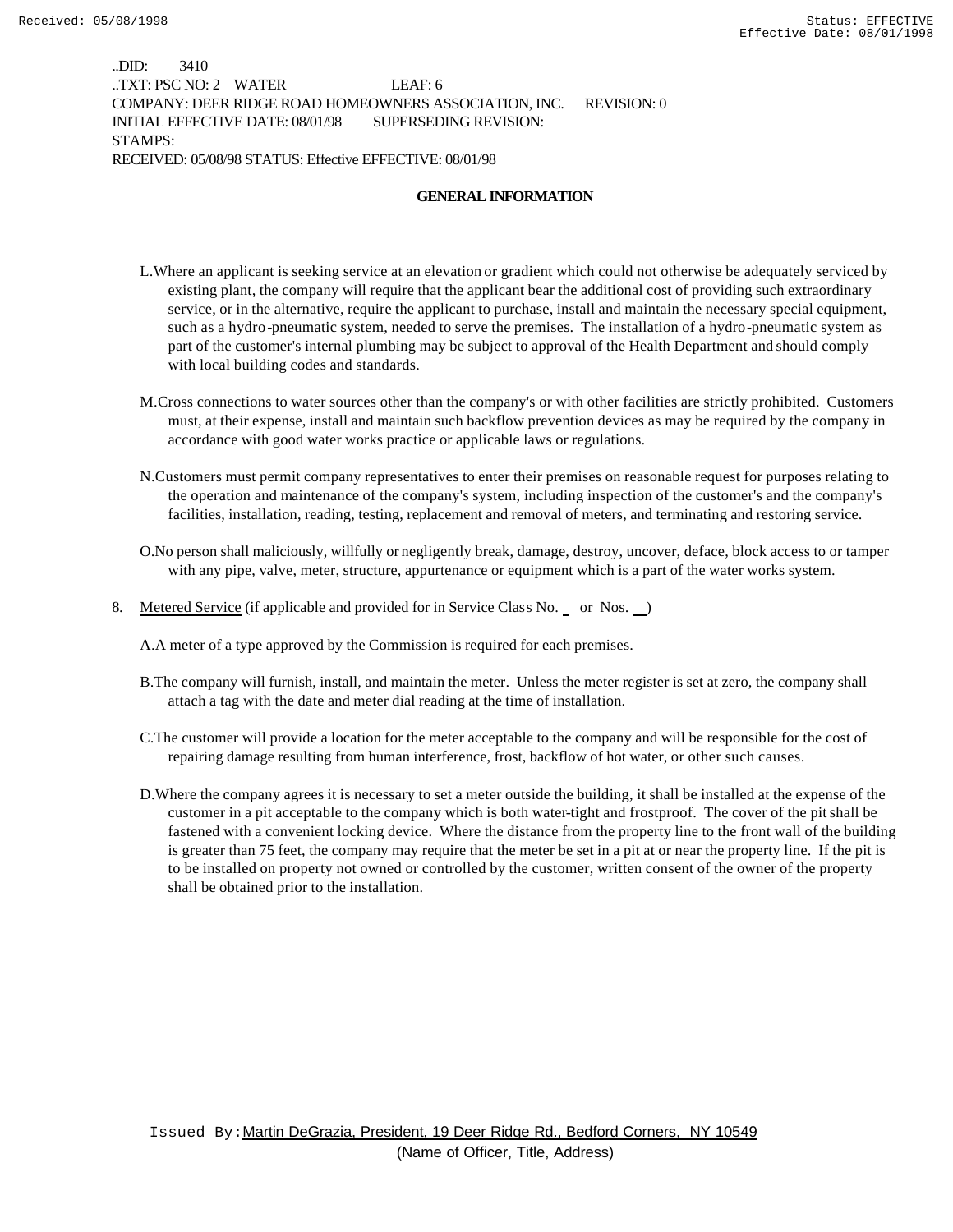..DID: 3401 ..TXT: PSC NO: 2 WATER LEAF: 7 COMPANY: DEER RIDGE ROAD HOMEOWNERS ASSOCIATION, INC. REVISION: 0 INITIAL EFFECTIVE DATE: 08/01/98 SUPERSEDING REVISION: STAMPS: RECEIVED: 05/08/98 STATUS: Effective EFFECTIVE: 08/01/98

#### **GENERAL INFORMATION**

E.The company reserves the right to remove, test, and replace the meter.

- F.The company shall afford the customer an opportunity to verify the final reading of any water meter removed from the premises and obtain the customer's signature on a meter removal card which shows the date removed and the reading.
- G.Meters will be tested in conformance with rules of the Public Service Commission. In the case of a disputed account involving the accuracy of the meter, the company will have the meter tested upon the request of the customer. Should the customer request to have a second meter test within 1 year, the customer will be responsible for the actual cost incurred to have the meter tested including the cost to remove the meter, payable in advance to the company. This fee will be refunded if the meter's final weighted average is found to register in excess of 100 percent. Adjustments in bills for over-registration of the meter will be made in accordance with the current rules of the Public Service Commission.

H.Bills will show meter readings and the dates read.

I.Bills will be reasonably estimated where a meter has been inaccessible and will be so indicated on the bill.

J.Where a meter has ceased to register or its percentage of accuracy cannot be determined, an estimated bill for the current period may be rendered. For all other periods the bill shall be the minimum applicable charge.

9. Unmetered Service (if applicable and provided for in Service Class No.  $\perp$  or Nos.  $\perp$ )

All applicable provisions of this tariff shall apply.

10. Extension of Mains

Mains will be extended in conformance with Commission Rules and Regulations found in 16 NYCRR, Part 501.

#### 11. Discontinuance of Service - Non-Payment

 Service may be discontinued under the following provisions: for non-payment of any amount due for water supplied, for failure to make any payment due under a deferred payment agreement or for meter repairs (see Section 8C), for failure to post a required deposit or for failure to pay any fee or charge accruing under the contract or tariff.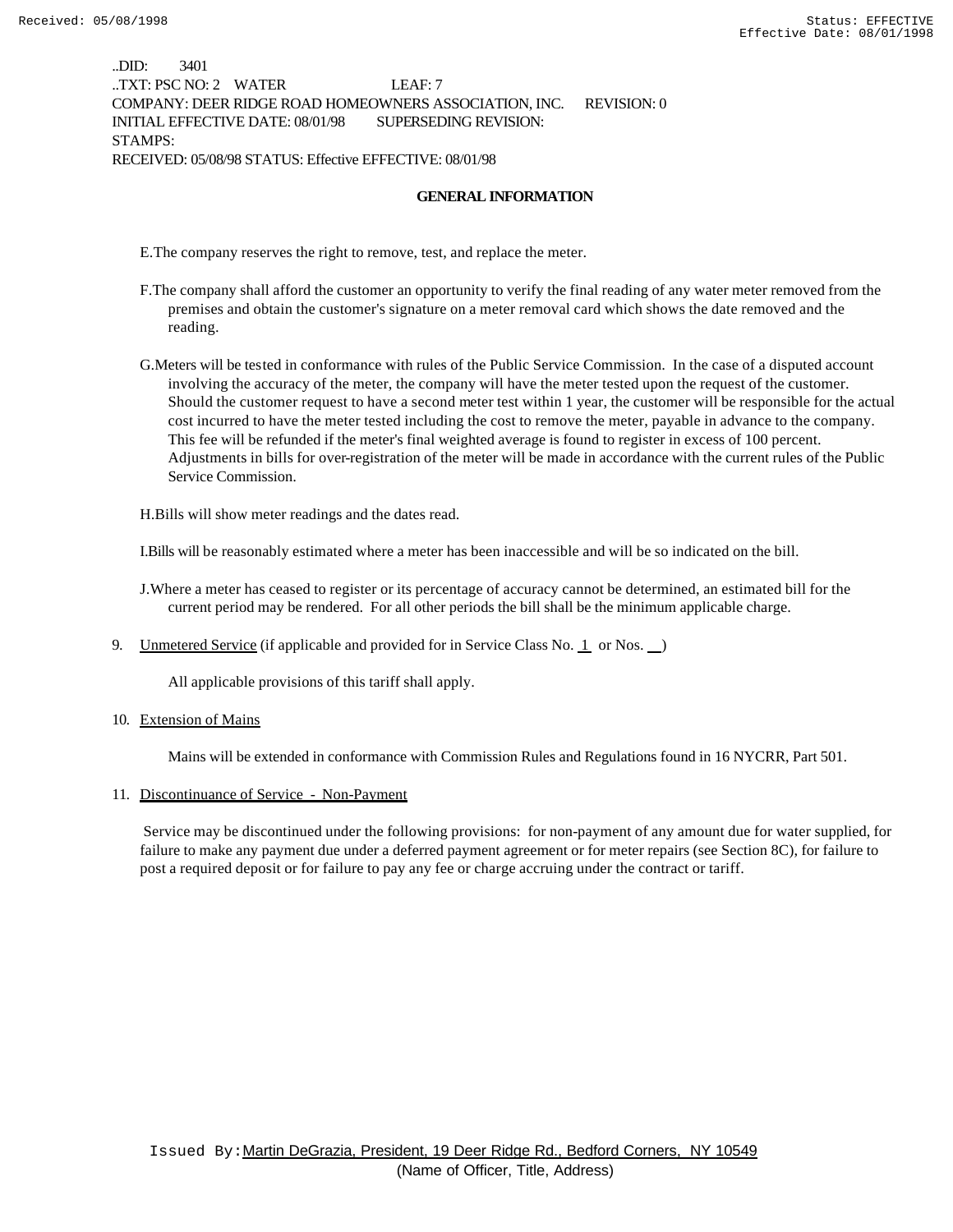..DID: 3402 ..TXT: PSC NO: 2 WATER LEAF: 8 COMPANY: DEER RIDGE ROAD HOMEOWNERS ASSOCIATION, INC. REVISION: 0 INITIAL EFFECTIVE DATE: 08/01/98 SUPERSEDING REVISION: STAMPS: RECEIVED: 05/08/98 STATUS: Effective EFFECTIVE: 08/01/98

#### **GENERAL INFORMATION**

- A.A bill not paid within 23 days of mailing is considered delinquent, and the company may discontinue service after complying with 16 NYCRR, Part 533 which requires: (1) 15 days written notice if served personally, or (2) 15 days after a registered letter containing such notice has been signed or refused, or (3) 18 days after mailing written notice in a post-paid wrapper. Service will not be re-established until payment of all proper arrears, charges and deposits is made or a deferred payment agreement is entered into. Receipt of a subsequently dishonored negotiable instrument in response to a notice of discontinuance shall not constitute payment of the customer's account and the company shall not be required to issue additional notice prior to discontinuance. There will be a charge for processing all returned checks equal to the bank charge plus a handling fee of \$5.00 (not to exceed the maximum allowed by section 5-328 of General Obligations Law).
- B.The company will not discontinue service to residential premises for non-payment of bills on a Friday, Saturday, Sunday, public holiday (as defined in General Construction Law), or on a day on which the utility's main office is closed. Discontinuance can only take place from Monday to Thursday between the hours of 8 a.m. and 4 p.m.
- C.The company will not discontinue service for non-payment of bills to any person or entity receiving public assistance if the payment for such service is to be paid directly by the Department of Social Services or by the local Social Services representatives.
- 12. Discontinuance of Service Other
	- A.Service rendered under any application, contract or agreement may be discontinued by the company after reasonable notice for any of the following reasons:
		- (1)For willful or indifferent waste of water due to any cause or for non-authorized use of water.
		- (2)For failure to protect from damage the meter and connection, or for failure to protect and maintain the service pipe or fixtures on the property of the customer in a condition satisfactory to the company.
		- (3)For tampering with any meter, connections, service pipe, curb cock, seal or any other appliance of the company controlling or regulating the customer's water supply.
		- (4)For failure to provide the company's emp loyees reasonable access to the premises supplied, or for obstructing the way of ingress to the meter or any other appliances controlling or regulating the customer's water supply.
		- (5)In case of vacancy of the premises.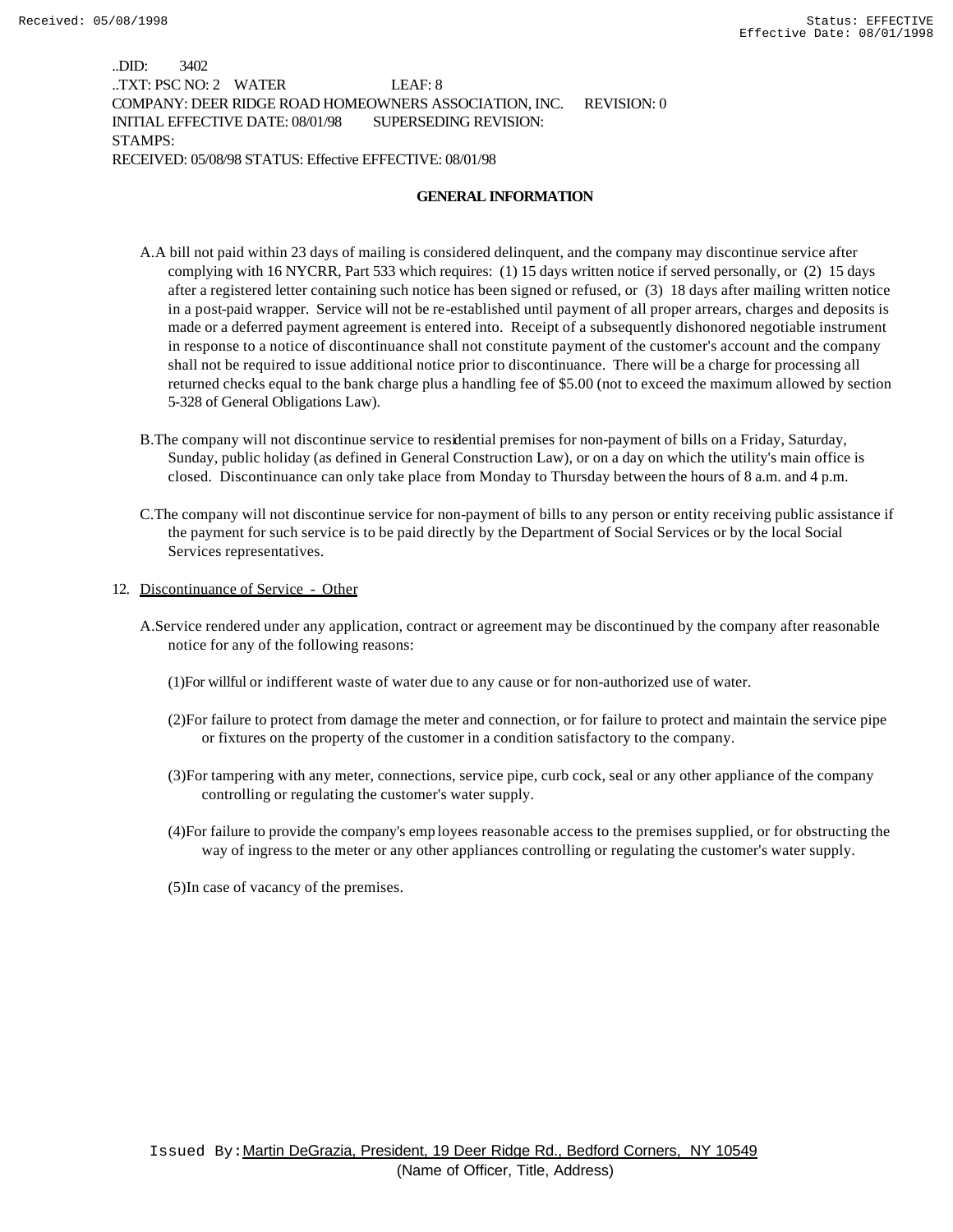..DID: 3403 ..TXT: PSC NO: 2 WATER LEAF: 9 COMPANY: DEER RIDGE ROAD HOMEOWNERS ASSOCIATION, INC. REVISION: 0 INITIAL EFFECTIVE DATE: 08/01/98 SUPERSEDING REVISION: STAMPS: RECEIVED: 05/08/98 STATUS: Effective EFFECTIVE: 08/01/98

#### **GENERAL INFORMATION**

- (6)For cross connections.
- (7)For submetering or reselling water.
- (8)For non-compliance with water usage restrictions.
- (9)For violation of any rule or regulation of the company as filed with the Public Service Commission, provided such violation affects the reliability or integrity of the water system.
- B.Written notice of discontinuance of service shall contain the information required by 16 NYCRR Section 533.3 and will be given except in those instances where a public health hazard exists.
- C.The company may, at any time, temporarily discontinue water service in case of accident, or for the purpose of making connections, alterations, repairs, changes, etc.
- D.Except as stated in the preceding paragraph, or in the case of a violation that threatens the integrity of the water system, the company shall not discontinue service to any customer on a Friday, Saturday, Sunday, Public Holiday or on a day when the company is not open for business. Public Holiday shall refer to those holidays defined in the General Construction Law.

#### 13.Discontinuance of Residential Service - Special Procedures

 If termination of service would result in serious impairment to health and safety, the company must delay the termination of service or, if service has already been terminated, must restore service, for thirty days under the following conditions:

- A. all occupants are either blind, disabled, 62 years of age or older or 18 years of age or under;
- B. a medical emergency exists; or
- C. if heating would be affected between November 1 and April 1.

 It is the customer's responsibility to notify the company that such conditions exist and to provide any required documentation. The company may require that the customer make appropriate arrangements to pay any arrears as well as pay current bills.

#### 14. Deferred Payment Agreements

 In addition to those circumstances in Section 13, the company will consider granting customers reasonable payment terms in cases where a customer is threatened with termination of service, or where the company has issued a backbill to a customer. Any such agreement may require the customer to make a reasonable down payment, and to pay current bills when issued.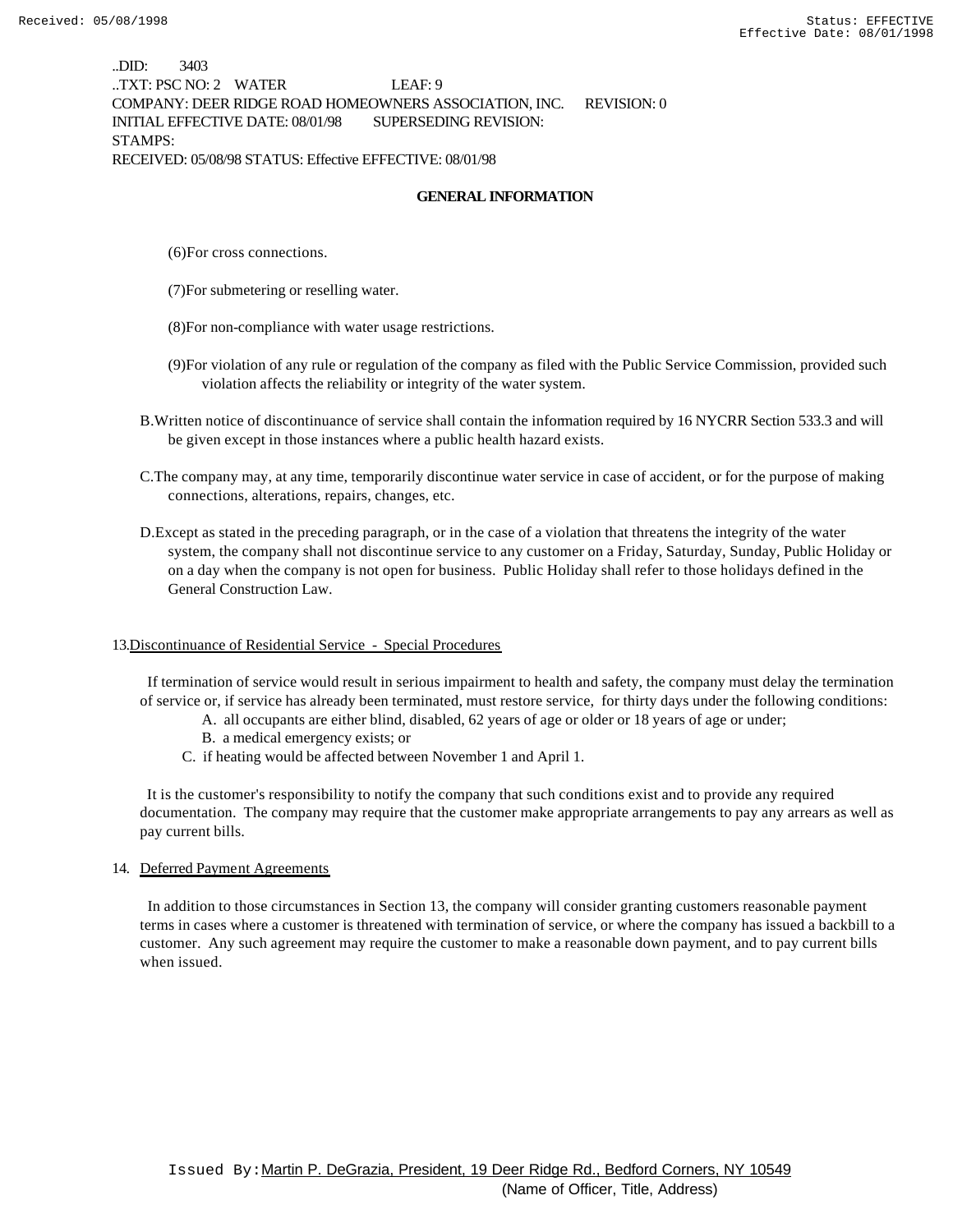# ..DID: 3411 ..TXT: PSC NO: 2 WATER LEAF: 10 COMPANY: DEER RIDGE ROAD HOMEOWNERS ASSOCIATION, INC. REVISION: 0 INITIAL EFFECTIVE DATE: 08/01/98 SUPERSEDING REVISION: STAMPS: RECEIVED: 05/08/98 STATUS: Effective EFFECTIVE: 08/01/98

# **GENERAL INFORMATION**

## 15. Complaint Handling Procedures

- A. The company will promptly investigate and evaluate all complaints received from customers regarding bills for service rendered or required deposits. The results of the company's findings will be reported to the customer. During the period of investigation and evaluation, service will not be discontinued, nor shall a new notice of termination be issued, provided, however, that the customer will be required to pay the undisputed portion of any balance due, which may include bills for current usage.
- B. After the completion of such an investigation, if the company determines that the disputed service has been rendered, or that the disputed charge or deposit is proper in whole or in part, the company may require that the full bill or deposit be paid. Appropriate notices of the determination shall be given to the customer, and where notice of discontinuance of service was previously sent, or is served with the determination, such notice shall include a statement advising the customer of the availability of the Commission's complaint handling procedures, including the address and telephone number of the Department's Consumer Services Division. Where prior notice of discontinuance was sent, company procedure provides for discontinuance of service if customer fails to pay the proper amount due and owing within 5 days after notice of the company determination was served personally on the customer or at least 8 days after mailing of the notice. Under no circumstances will discontinuance of service occur if so precluded by the Commission.
- C. In situations where the complaint procedures of the Commission have been invoked and it is determined that the disputed service has been rendered or that the disputed charge or deposit is proper and prior notice of discontinuance was sent, a customer's service will not be discontinued for failure to pay the amount found due and owing until at least 5 days after notice of the Commission's determination, where personal service is made, or at least 8 days after mailing of such a notice.

## 16. Restoration of Service

 A charge will be made to restore service after discontinuance at the member's request, for nonpayment or for violation of these rules.

 This charge or charges will be a rate agreed upon by the members of the Association and will appear on all written notices of discontinuation of service. Any member has the right to request that the Department of Public Service investigate the charges.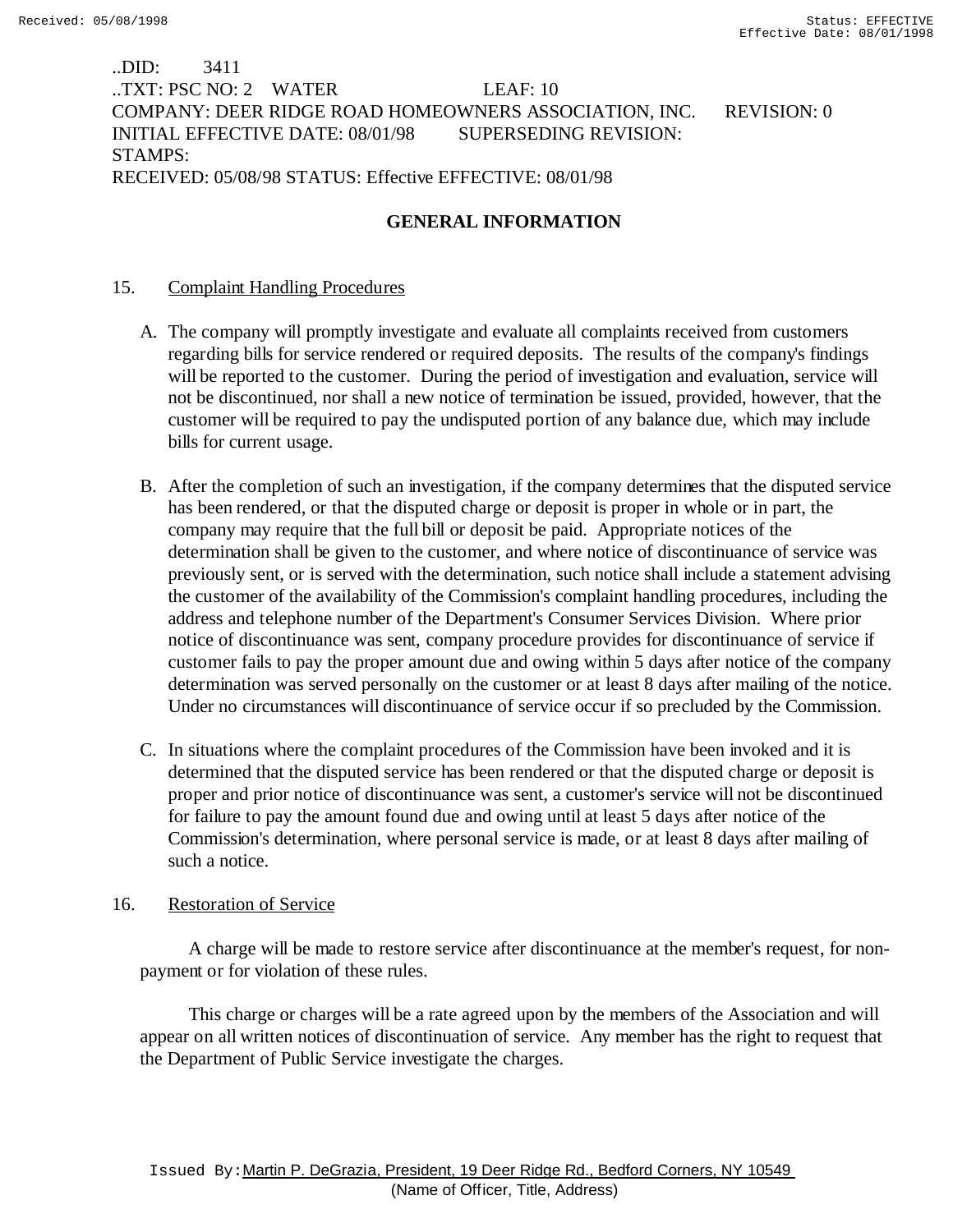# ..DID: 3404 ..TXT: PSC NO: 2 WATER LEAF: 11 COMPANY: DEER RIDGE ROAD HOMEOWNERS ASSOCIATION, INC. REVISION: 0 INITIAL EFFECTIVE DATE: 08/01/98 SUPERSEDING REVISION: STAMPS: RECEIVED: 05/08/98 STATUS: Effective EFFECTIVE: 08/01/98

# **GENERAL INFORMATION**

In a case where service is being restored after discontinuance for non-payment, the Association may require full payment of all arrears as well as the restoration of service charge. If the Association and the member have entered into some form of payment agreement, the agreed upon down payment may be required before service will be restored.

If it becomes necessary to disconnect service at the main because of willful acts of a member, the service restoration charge will include the actual costs incurred by the Association to disconnect and reconnect the service.

## 17. **Interest on Customer Overpayments**

The company will provide interest on a customer overpayment as follows:

- A. A customer overpayment is defined as payment by the customer to the company in excess of the correct charge for water service supplied to the customer which was caused by erroneous billing by the utility.
- B. The rate of interest on such amounts shall be the greater of the unadjusted customer deposit rate or the applicable late payment rate, if any, for the service classification under which the customer was billed. Interest shall be paid from the date when the customer overpayment was made, adjusted for any changes in the deposit rate or late payment rate, and compounded monthly, until the date when the overpayment was refunded.
- C. The company will not pay interest on customer overpayments that are refunded within 30 days after such overpayment is received by the company.

## 18. Regulation

 All matters, rules and other situations concerning the rendering of water service which are not specifically covered herein or in a provision of the New York State Codes, Rules and Regulations and which are subject to the jurisdiction of the Public Service Commission, and for which a customer and the company cannot agree as to an equitable and fair solution will be referred to said Commission to be resolved. Either the customer or the company may request that a rule or provision of this tariff be changed for a particular situation.